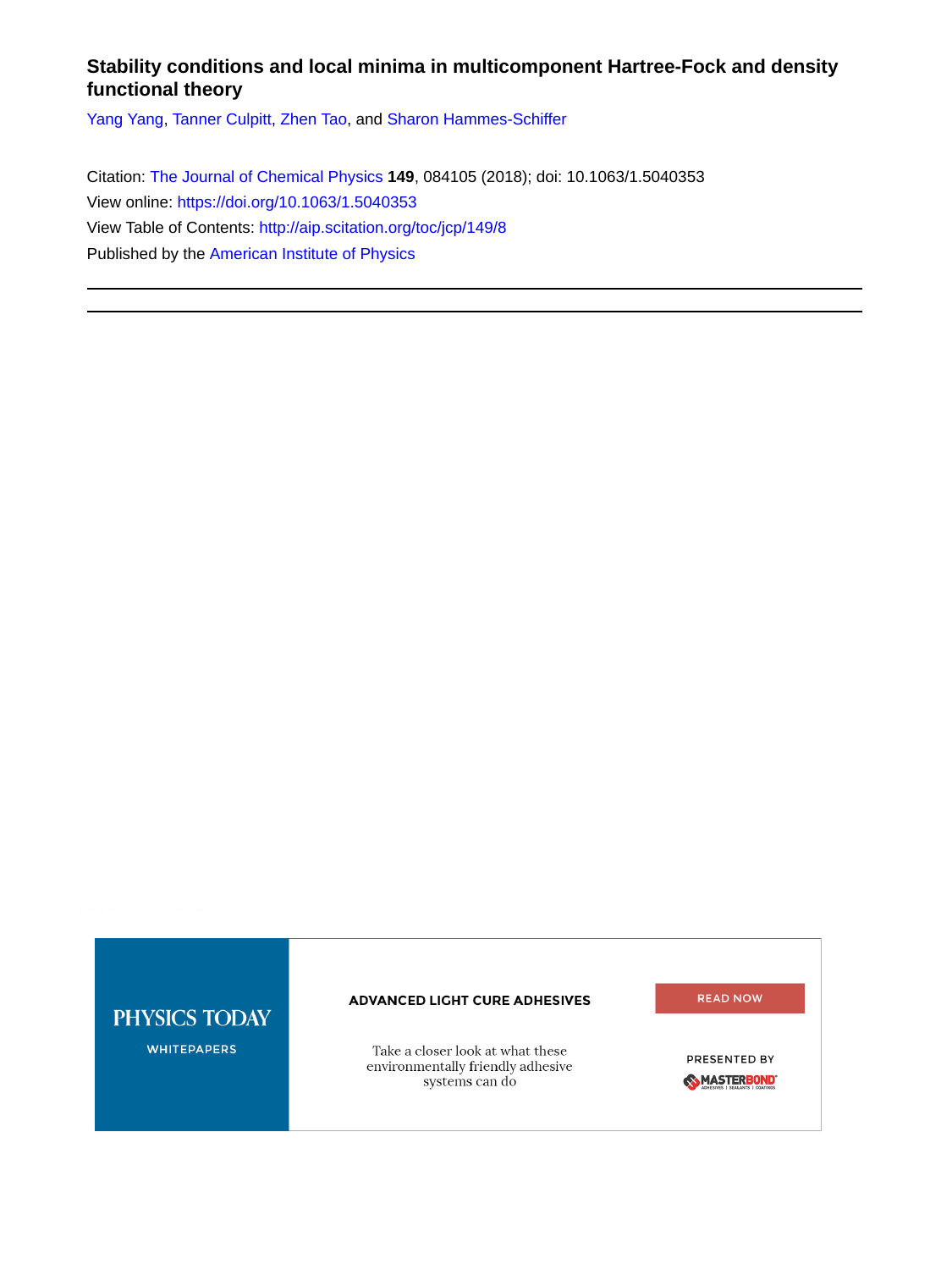

# **[Stability conditions and local minima in multicomponent](https://doi.org/10.1063/1.5040353) [Hartree-Fock and density functional theory](https://doi.org/10.1063/1.5040353)**

Yang Yang,<sup>[a\)](#page-1-0)</sup> Tanner Culpitt,<sup>a)</sup> Zhen Tao, and Sharon Hammes-Schiffer<sup>[b\)](#page-1-1)</sup> *Department of Chemistry, Yale University, 225 Prospect Street, New Haven, Connecticut 06520, USA*

(Received 16 May 2018; accepted 8 August 2018; published online 27 August 2018)

Multicomponent quantum chemistry allows the quantum mechanical treatment of electrons and specified protons on the same level. Typically the goal is to identify a self-consistent-field (SCF) solution that is the global minimum associated with the molecular orbital coefficients of the underlying Hartree-Fock (HF) or density functional theory (DFT) calculation. To determine whether the solution is a minimum or a saddle point, herein we derive the stability conditions for multicomponent HF and DFT in the nuclear-electronic orbital (NEO) framework. The gradient is always zero for an SCF solution, whereas the Hessian must be positive semi-definite for the solution to be a minimum rather than a saddle point. The stability matrices for NEO-HF and NEO-DFT have the same matrix structures, which are identical to the working matrices of their corresponding linear response time-dependent theories (NEO-TDHF and NEO-TDDFT) but with a different metric. A negative eigenvalue of the stability matrix is a necessary but not sufficient condition for the corresponding NEO-TDHF or NEO-TDDFT working equation to have an imaginary eigenvalue solution. Electronproton systems could potentially exhibit three types of instabilities: electronic, protonic, and electronproton vibronic instabilities. The internal and external stabilities for theories with different constraints on the spin and spatial orbitals can be analyzed. This stability analysis is a useful tool for characterizing SCF solutions and is helpful when searching for lower-energy solutions. Initial applications to HCN, HNC, and 2-cyanomalonaldehyde, in conjunction with NEO ∆SCF calculations, highlight possible connections between stationary points in nuclear coordinate space for conventional electronic structure calculations and stationary points in orbital space for NEO calculations. *Published by AIP Publishing.* <https://doi.org/10.1063/1.5040353>

# **I. INTRODUCTION**

The theoretical development of multicomponent quantum chemistry methods has garnered increased attention in recent years. $1-13$  $1-13$  In contrast to the conventional electronic structure theory, which treats only electrons quantum mechanically, multicomponent quantum chemistry enables the quantum mechanical treatment of more than one type of particle, such as electrons and protons. In this approach, nuclear quan-tum effects such as delocalization<sup>[10](#page-9-2)</sup> and zero-point energy<sup>[11](#page-9-3)</sup> associated with the quantum nuclei are included directly in a single quantum chemistry calculation. Moreover, the widely used Born-Oppenheimer approximation, which treats electrons and nuclei separately, can be avoided for these specified nuclei. Thus, nonadiabatic processes such as proton-coupled electron transfer  $(PCET)^{14,15}$  $(PCET)^{14,15}$  $(PCET)^{14,15}$  $(PCET)^{14,15}$  could potentially be described with this approach.

Two branches of multicomponent quantum chemistry have been developed and actively investigated: wave function theory and density functional theory (DFT). The wave function theory branch<sup>[1](#page-9-0)</sup> starts with multicomponent Hartree-Fock (HF) theory, which is based on the product of an electronic and a nuclear determinant, and can be systematically improved up to the exact multicomponent full configuration interaction (CI) method. The DFT branch<sup>[2](#page-9-6)</sup> adopts the multicomponent oneparticle densities as basic variables and is in principle exact, although the (exchange-)correlation functionals are unknown and need to be approximated.

The nuclear-electronic orbital (NEO) method<sup>[5](#page-9-7)</sup> is one of the promising multicomponent quantum chemistry approaches. It treats electrons and specified key protons quantum mechanically, while treating two or more nuclei classically to avoid difficulties with translations and rotations. Wave function-based NEO methods have been extensively studied in the past two decades, including NEO-HF, $<sup>5</sup>$  $<sup>5</sup>$  $<sup>5</sup>$  multiconfigu-</sup> rational self-consistent-field (NEO-MCSCF) theory,<sup>[5](#page-9-7)</sup> second-order Moller-Plesset perturbation (NEO-MP2) theory, <sup>[16](#page-9-8)</sup> NEO- $CI<sub>5</sub><sup>5</sup>$  $CI<sub>5</sub><sup>5</sup>$  $CI<sub>5</sub><sup>5</sup>$  explicitly correlated HF (NEO-XCHF) theory,<sup>[6](#page-9-9)</sup> and reduced XCHF (NEO-RXCHF).<sup>[9](#page-9-10)</sup> Unfortunately, these methods are unable to accurately describe delocalized proton densities or relative energies in a computationally tractable manner. By contrast, Kohn-Sham NEO-DFT<sup>[7,](#page-9-11)[10,](#page-9-2)[11,](#page-9-3)[17](#page-9-12)[,18](#page-9-13)</sup> is more computationally practical, with the computational cost and scaling similar to those of conventional electronic DFT. Recent work has shown that delocalized proton densities and proton affinities can be described accurately with the epc17- $1^{10}$  $1^{10}$  $1^{10}$  and epc17-2<sup>[11](#page-9-3)</sup> electron-proton correlation functionals, respectively. Furthermore, recently the multicomponent time-dependent DFT

<span id="page-1-0"></span>a)Y. Yang and T. Culpitt contributed equally to this work.

<span id="page-1-1"></span>b)Author to whom correspondence should be addressed: [sharon.hammes](mailto:sharon.hammes-schiffer@yale.edu)[schiffer@yale.edu](mailto:sharon.hammes-schiffer@yale.edu)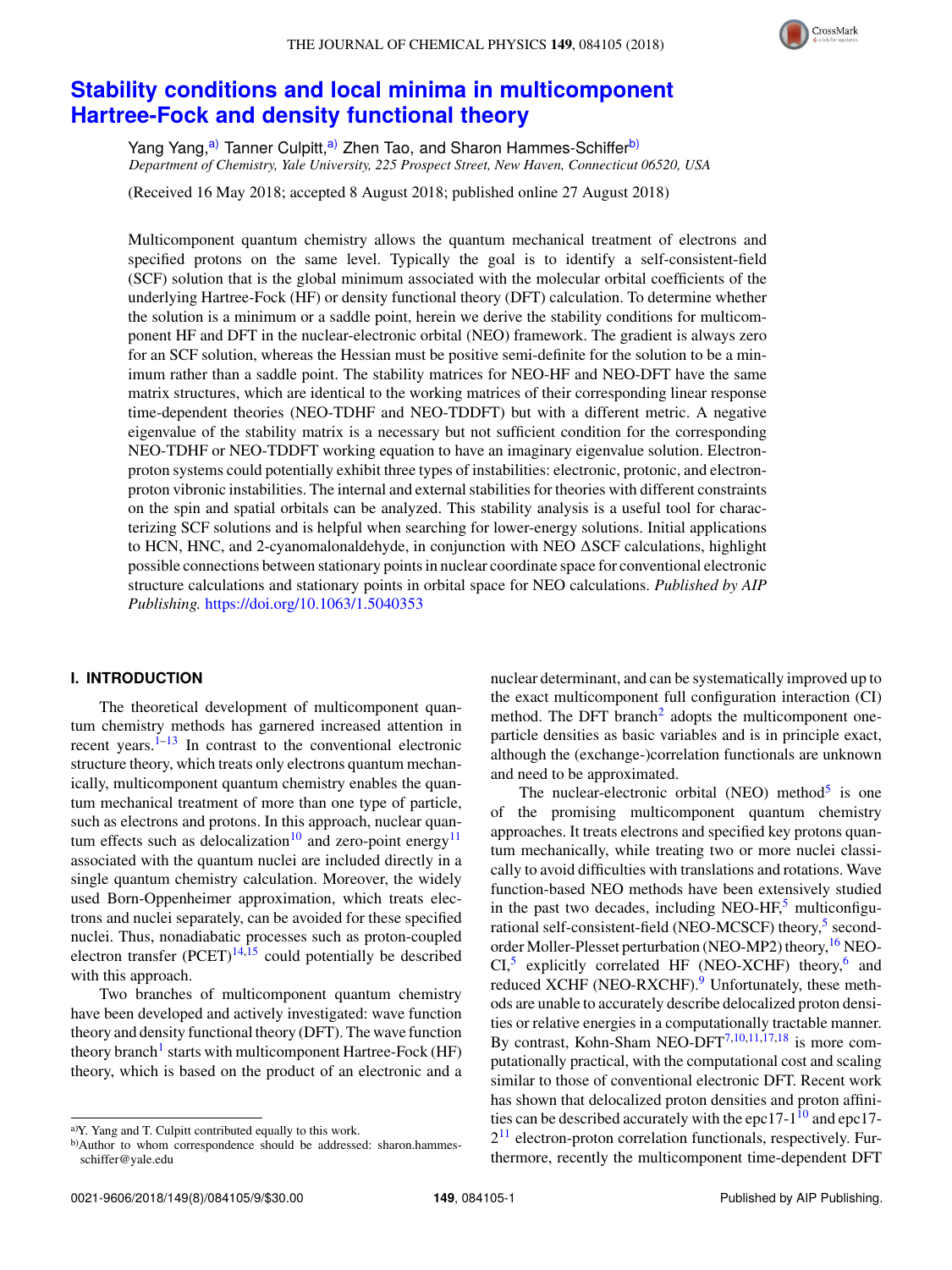method within the NEO framework, denoted NEO-TDDFT, has been developed.<sup>[12](#page-9-14)</sup> Because both electrons and protons can be excited in this formalism, NEO-TDDFT could potentially describe electron-proton vibronic excitations, which are important in nonadiabatic excited state processes such as photoinduced PCET.[19](#page-9-15)[,20](#page-9-16)

As in conventional electronic structure theory, the converged SCF procedure identifies a stationary point, but this stationary point may not correspond to the global minimum with respect to the molecular orbital coefficients. The stationary point is a minimum only if the corresponding Hessian is positive semi-definite; otherwise the stationary point corresponds to a saddle point that is considered to be an instability. Moreover, as in conventional electronic TDDFT, imaginary eigenvalues may occur in NEO-TDDFT calculations, indicating the instability of the underlying stationary SCF solution. The characterization of the nature of the stationary states found in NEO-HF and NEO-DFT calculations requires a stability analysis,  $21-28$  $21-28$  which involves the calculation of the Hessian within the multicomponent orbital space. This stability analysis also facilitates the search for a lowerenergy solution and can be extended to higher levels of cor-related theory.<sup>[29,](#page-9-19)[30](#page-9-20)</sup> Analogous issues related to SCF stability, convergence problems, and circumventing SCF solutions corresponding to saddle points or local minima have been explored in the context of conventional electronic structure theory.[23](#page-9-21)[,24,](#page-9-22)[31](#page-9-23)

In this paper, we investigate the stability conditions for multicomponent quantum chemistry in the NEO framework. The stability conditions for NEO-HF and NEO-DFT are derived in Sec. [II.](#page-2-0) The relationship between negative eigenvalues of the stability matrix and imaginary eigenvalues of the corresponding linear response time-dependent theory is discussed in Sec. [III.](#page-4-0) The instabilities with respect to electron orbital rotation, proton orbital rotation, and coupled electronproton orbital rotation are discussed in Sec. [IV.](#page-4-1) The internal and external stabilities for theories with different spatial and spin constraints are presented in Sec. [V.](#page-5-0) Examples of stability analyses for the FHF<sup>−</sup> molecule, the conversion between HCN and HNC, and hydrogen transfer in 2-cyanomalonaldehyde are presented in Sec. [VI.](#page-7-0) These studies utilize NEO ∆SCF calculations $32$  to identify higher-energy stationary solutions corresponding to local minima. Concluding remarks are provided in Sec. [VII.](#page-8-0)

## <span id="page-2-0"></span>**II. BASIC THEORY**

Both NEO-HF and Kohn-Sham NEO-DFT are based on a product of two determinants corresponding to electrons and protons, respectively,

$$
|\Psi_0\rangle = |\Psi_0^e\rangle |\Psi_0^p\rangle. \tag{1}
$$

The determinants are composed of  $N^e$  and  $N^p$  occupied electron orbitals  $|i\rangle$  and proton orbitals  $|I\rangle$ , respectively. Throughout this paper, we use lowercase (uppercase) letters to indicate electron (proton) orbitals and superscripts *e* (*p*) to indicate quantities related to electrons (protons). We also adopt the convention that *i*, *j*, *k*, *l* denote occupied orbitals, *a*, *b*, *c*, *d* denote virtual orbitals, and *p*, *q*, *r*, *s* denote general orbitals.

Following the procedure in Ref. [21,](#page-9-17) a small rotation of the occupied orbitals can be expressed as

<span id="page-2-2"></span><span id="page-2-1"></span>
$$
|i'\rangle = |i\rangle + \sum_{a} c_i^a |a\rangle = (1 + \sum_{a} c_i^a a_a^{\dagger} a_i)|i\rangle, \tag{2}
$$

$$
|I'\rangle = |I\rangle + \sum_{A} d_{I}^{A} |A\rangle = (1 + \sum_{A} d_{I}^{A} b_{A}^{\dagger} b_{I}) |I\rangle, \qquad (3)
$$

where *c* and *d* with associated subscripts and superscripts denote the amplitudes of mixing for electron and proton orbitals, respectively,  $a^{\dagger}(a)$  denote creation (annihilation) operators for electrons, and  $b^{\dagger}(b)$  denote the corresponding operators for protons. Note that the primed orbitals expressed in Eqs. [\(2\)](#page-2-1) and [\(3\)](#page-2-2) are not normalized. Without loss of generality, only rotations mixing virtual orbitals and occupied orbitals are considered because the mixing between occupied orbitals can always be rotated back, and the energy is invariant to the rotations within the occupied orbital space.

The multicomponent ansatz under the orbital mixing can be approximated by keeping terms to second order with respect to the mixing amplitudes *c* and *d*,

$$
|\Psi'_{0}\rangle \approx (1 + \sum_{ia} c_{i}^{a} a_{a}^{\dagger} a_{i} + \sum_{IA} d_{I}^{A} b_{A}^{\dagger} b_{I} + \frac{1}{2} \sum_{ijab} c_{i}^{a} c_{j}^{b} a_{b}^{\dagger} a_{j} a_{a}^{\dagger} a_{i} + \frac{1}{2} \sum_{IJAB} d_{I}^{A} d_{J}^{B} b_{B}^{\dagger} b_{J} b_{A}^{\dagger} b_{I} + \sum_{ialA} c_{i}^{a} d_{I}^{A} b_{A}^{\dagger} b_{I} a_{a}^{\dagger} a_{i}) |\Psi_{0}\rangle.
$$
 (4)

Note that this choice of orbital rotation is not unique and can be either unitary or non-unitary. Herein we follow the orbital mixing procedure in Ref. [21.](#page-9-17)

#### **A. NEO-HF stability conditions**

NEO-HF theory is based on the Hamiltonian

<span id="page-2-4"></span>
$$
\hat{H} = \hat{T}^e + \hat{T}^p + \hat{V}^{ee} + \hat{V}^{pp} + \hat{V}^{ep} + \hat{v}_{ext}^e + \hat{v}_{ext}^p, \qquad (5)
$$

where the terms represent the kinetic energy of the electrons, the kinetic energy of the protons, the electron-electron Coulomb repulsion, the proton-proton Coulomb repulsion, the electron-proton Coulomb attraction, the interaction of the electrons with the external potential, and the interaction of the protons with the external potential, respectively. The energy change with respect to the orbital rotation is

<span id="page-2-3"></span>
$$
\Delta E = \frac{\langle \Psi_0' | \hat{H} | \Psi_0' \rangle}{\langle \Psi_0' | \Psi_0' \rangle} - \frac{\langle \Psi_0 | \hat{H} | \Psi_0 \rangle}{\langle \Psi_0 | \Psi_0 \rangle}.
$$
(6)

Evaluating the above expression, the first-order energy change with respect to *c* and *d* is

$$
\Delta E^{(1)} = \sum_{ia} c_i^a \langle \Psi_0 | (\hat{H} - E) a_a^{\dagger} a_i | \Psi_0 \rangle + cc + \sum_{IA} d_I^A \langle \Psi_0 | (\hat{H} - E) b_A^{\dagger} b_I | \Psi_0 \rangle + cc,
$$
(7)

where  $cc$  denotes the complex conjugate and  $E$  is the energy of the system before rotation [i.e., the second term of Eq. [\(6\)\]](#page-2-3).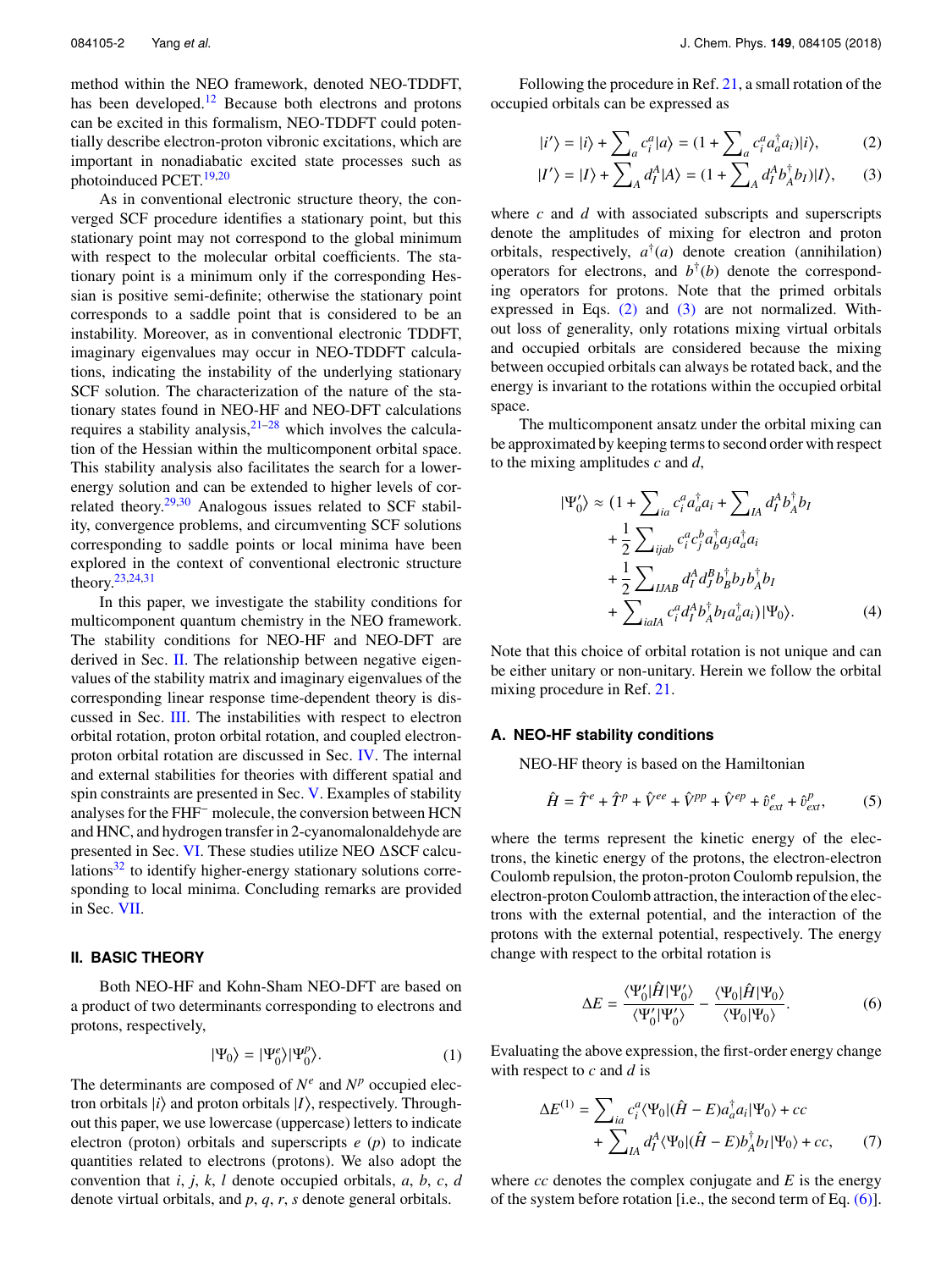When an SCF solution is obtained, this first-order energy change is zero due to Brillouin's theorem for NEO-HF, which is briefly proven in the [supplementary material.](ftp://ftp.aip.org/epaps/journ_chem_phys/E-JCPSA6-149-018832) The second-order energy change is

$$
\Delta E^{(2)} = \frac{1}{2} \sum_{ijab} c_i^a c_i^b \langle \Psi_0 | (\hat{H} - E) a_b^{\dagger} a_j a_a^{\dagger} a_i | \Psi_0 \rangle + cc \n+ \frac{1}{2} \sum_{IJAB} d_I^A d_J^B \langle \Psi_0 | (\hat{H} - E) b_B^{\dagger} b_J b_A^{\dagger} b_I | \Psi_0 \rangle + cc \n+ \sum_{ialA} c_i^a d_I^A \langle \Psi_0 | (\hat{H} - E) b_A^{\dagger} b_I a_a^{\dagger} a_i | \Psi_0 \rangle + cc \n+ \sum_{ijab} c_i^a (c_j^b)^* \langle \Psi_0 | a_j^{\dagger} a_b (\hat{H} - E) a_a^{\dagger} a_i | \Psi_0 \rangle \n+ \sum_{IJAB} d_I^A (d_J^B)^* \langle \Psi_0 | b_J^{\dagger} b_B (\hat{H} - E) b_A^{\dagger} b_I | \Psi_0 \rangle \n+ \sum_{ialB} c_i^a (d_J^B)^* \langle \Psi_0 | b_J^{\dagger} b_B (\hat{H} - E) a_a^{\dagger} a_i | \Psi_0 \rangle \n+ \sum_{ijklA} (c_j^b)^* d_I^A \langle \Psi_0 | a_j^{\dagger} a_b (\hat{H} - E) b_A^{\dagger} b_I | \Psi_0 \rangle.
$$
\n(8)

It can be written in the matrix form as

$$
\Delta E^{(2)} = \frac{1}{2} \left[ \mathbf{C}^{\dagger} \mathbf{C}^{\mathbf{T}} \mathbf{D}^{\dagger} \mathbf{D}^{\mathbf{T}} \right] \begin{bmatrix} \mathbf{A}^{\mathbf{e}} & \mathbf{B}^{\mathbf{e}} & \mathbf{T}^{*} & \mathbf{R}^{*} \\ \mathbf{B}^{\mathbf{e}^{*}} & \mathbf{A}^{\mathbf{e}^{*}} & \mathbf{R} & \mathbf{T} \\ \mathbf{T}^{\mathbf{T}} & \mathbf{R}^{\dagger} & \mathbf{A}^{\mathbf{p}} & \mathbf{B}^{\mathbf{p}} \\ \mathbf{R}^{\mathbf{T}} & \mathbf{T}^{\dagger} & \mathbf{B}^{\mathbf{p}^{*}} & \mathbf{A}^{\mathbf{p}^{*}} \end{bmatrix} \begin{bmatrix} \mathbf{C} \\ \mathbf{C}^{*} \\ \mathbf{D} \\ \mathbf{D}^{*} \end{bmatrix}
$$

$$
\equiv \frac{1}{2} \mathbf{u}^{\dagger} \mathbf{M} \mathbf{u}, \tag{9}
$$

with the matrix elements defined as

$$
C_{ia} = c_i^a,\tag{10}
$$

$$
D_{IA} = d_I^A,\tag{11}
$$

$$
A_{ia,jb}^e = \langle \Psi_0 | a_i^\dagger a_a (\hat{H} - E_0) a_b^\dagger a_j | \Psi_0 \rangle, \tag{12}
$$

$$
B_{ia,jb}^e = \langle \Psi_0 | a_i^\dagger a_a a_j^\dagger a_b (\hat{H} - E_0) | \Psi_0 \rangle, \tag{13}
$$

$$
A_{IA,JB}^p = \langle \Psi_0 | b_I^\dagger b_A (\hat{H} - E_0) b_B^\dagger b_J | \Psi_0 \rangle, \tag{14}
$$

$$
B_{IA,JB}^p = \langle \Psi_0 | b_I^\dagger b_A b_J^\dagger b_B (\hat{H} - E_0) | \Psi_0 \rangle, \tag{15}
$$

$$
R_{ia,JB} = \langle \Psi_0 | (\hat{H} - E_0) b_B^{\dagger} b_J a_a^{\dagger} a_i | \Psi_0 \rangle, \tag{16}
$$

$$
T_{ia,JB} = \langle \Psi_0 | b_J^{\dagger} b_B (\hat{H} - E_0) a_a^{\dagger} a_i | \Psi_0 \rangle.
$$
 (17)

The matrix **M** is the stability matrix, or the Hessian. It is a Hermitian matrix and therefore has only real eigenvalues. Evaluation of the matrix elements with the Hamiltonian in Eq. [\(5\)](#page-2-4) using canonical SCF orbitals gives

$$
A_{ia,jb}^e = \delta_{ij}\delta_{ab}(\varepsilon_a - \varepsilon_i) + \langle aj||ib\rangle,
$$
 (18)

$$
B_{ia,jb}^e = \langle ab \mid \mid ij \rangle,\tag{19}
$$

$$
A_{IA,JB}^p = \delta_{IJ}\delta_{AB}(\varepsilon_A - \varepsilon_I) + \langle AJ||IB\rangle, \tag{20}
$$

$$
B_{IA,JB}^p = \langle AB \vert \vert IJ \rangle,\tag{21}
$$

$$
R_{ia,JB} = -\langle iJ | aB \rangle, \tag{22}
$$

$$
T_{ia,JB} = -\langle iB|aJ\rangle,\tag{23}
$$

where  $\delta$  is the Kronecker delta and the  $\varepsilon$ 's with associated subscripts are the NEO-HF orbital energies. For both electron and proton orbitals,

$$
\langle pq||rs\rangle = \langle pq|rs\rangle - \langle pq|sr\rangle \tag{24}
$$

and

$$
\langle pq|rs\rangle = \int d\mathbf{x}d\mathbf{x}' \frac{\phi_p^*(\mathbf{x})\phi_q^*(\mathbf{x}')\phi_r(\mathbf{x})\phi_s(\mathbf{x}')}{|\mathbf{r} - \mathbf{r}'|},\qquad(25)
$$

where **x** is the combined variable of spatial and spin coordinates  $(r,\sigma)$  and the  $\phi$ 's with associated subscripts are the NEO-HF spin orbitals. Note that the stability matrix **M** in Eq. [\(9\)](#page-3-0) is the same as the NEO-TDHF matrix, although NEO-TDHF has a non-identity metric in its working equation.<sup>[12](#page-9-14)</sup> Also note that if the matrix elements are evaluated with noncanonical orbitals, the elements in the two **A** matrices must be modified to be  $A_{ia,jb}^e = \langle jli \rangle f_{ab}^e - \langle alb \rangle f_{ji}^e + \langle aj||ib \rangle$  and  $A_L^p$ *IA*,*JB*  $= \langle J|I\rangle f_{AB}^p - \langle A|B\rangle f_{II}^p + \langle AJ||IB\rangle$ , where  $f^e$  and  $f^p$  are the Fock matrices for the electrons and protons, respectively. However, the form of the elements in the other submatrices remains the same for non-canonical orbitals.

An SCF solution is stable if  $\Delta E^{(2)}$  is never negative for any orbital rotation [i.e., any trial vector **u** in Eq. [\(9\)\]](#page-3-0). This requirement is equivalent to the condition that the stability matrix **M** always has non-negative eigenvalues, or in other words, **M** is positive semi-definite. The detailed derivations of these equations are provided in the [supplementary material.](ftp://ftp.aip.org/epaps/journ_chem_phys/E-JCPSA6-149-018832)

## <span id="page-3-0"></span>**B. NEO-DFT stability conditions**

In NEO-DFT, the energy of a system can be expressed as

<span id="page-3-1"></span>
$$
E[\rho^e, \rho^p] = E^e[\rho^e; \rho^p] + E^p[\rho^p; \rho^e]
$$

$$
-J^{ep}[\rho^e, \rho^p] - E_c^{ep}[\rho^e, \rho^p], \tag{26}
$$

$$
E^{e}[\rho^{e}; \rho^{p}] = T_{s}^{e}[\rho^{e}] + J^{ee}[\rho^{e}] + E_{xc}^{e}[\rho^{e}] + V_{ext}^{e}[\rho^{e}]
$$
  
+  $J^{ep}[\rho^{e}, \rho^{p}] + E_{c}^{ep}[\rho^{e}, \rho^{p}],$  (27)

<span id="page-3-2"></span>
$$
E^{p}[\rho^{p}; \rho^{e}] = T_{s}^{p}[\rho^{p}] + J^{pp}[\rho^{p}] + E_{xc}^{p}[\rho^{p}] + V_{ext}^{p}[\rho^{p}] + J^{ep}[\rho^{e}, \rho^{p}] + E_{c}^{ep}[\rho^{e}, \rho^{p}].
$$
 (28)

Here the electronic energy  $E^e$  is the same as that of regular DFT except for the addition of the mean-field electron-proton Coulomb energy  $J^{ep}$ , where both the electrons and the quantum protons are represented by densities, and the electron-proton correlation energy  $E_c^{ep}$ . The electron-proton Coulomb energy  $J^{ep}$  and the electron-proton correlation energy  $E_c^{ep}$  are subtracted in the total energy expression to eliminate double counting.

Under the orbital rotations in Eqs.  $(2)$  and  $(3)$ , the changes in the non-interacting kinetic energy can be evaluated in a similar manner as for NEO-HF. The changes in the rest of the terms explicitly depend on the changes of the densities, which can be evaluated with

$$
\Delta \rho^e(\mathbf{r}) = \frac{\langle \Psi_0' | \hat{\rho}^e(\mathbf{r}) | \Psi_0' \rangle}{\langle \Psi_0' | \Psi_0' \rangle} - \frac{\langle \Psi_0 | \hat{\rho}^e(\mathbf{r}) | \Psi_0 \rangle}{\langle \Psi_0 | \Psi_0 \rangle}, \quad (29)
$$

$$
\Delta \rho^{p}(\mathbf{r}) = \frac{\langle \Psi_{0}' | \hat{\rho}^{p}(\mathbf{r}) | \Psi_{0}' \rangle}{\langle \Psi_{0}' | \Psi_{0}' \rangle} - \frac{\langle \Psi_{0} | \hat{\rho}^{p}(\mathbf{r}) | \Psi_{0} \rangle}{\langle \Psi_{0} | \Psi_{0} \rangle}, \quad (30)
$$

where  $\hat{\rho}^e$  and  $\hat{\rho}^p$  are the density operators for electrons and pro-<br>tops, respectively. For a specific term  $V[\hat{\rho}^e, \hat{\rho}^p]$  in the energy tons, respectively. For a specific term  $V[\rho^e, \rho^p]$  in the energy<br>expression given by Eqs. (26)–(28), the change in V, up to expression given by Eqs.  $(26)$ – $(28)$ , the change in *V*, up to second order, is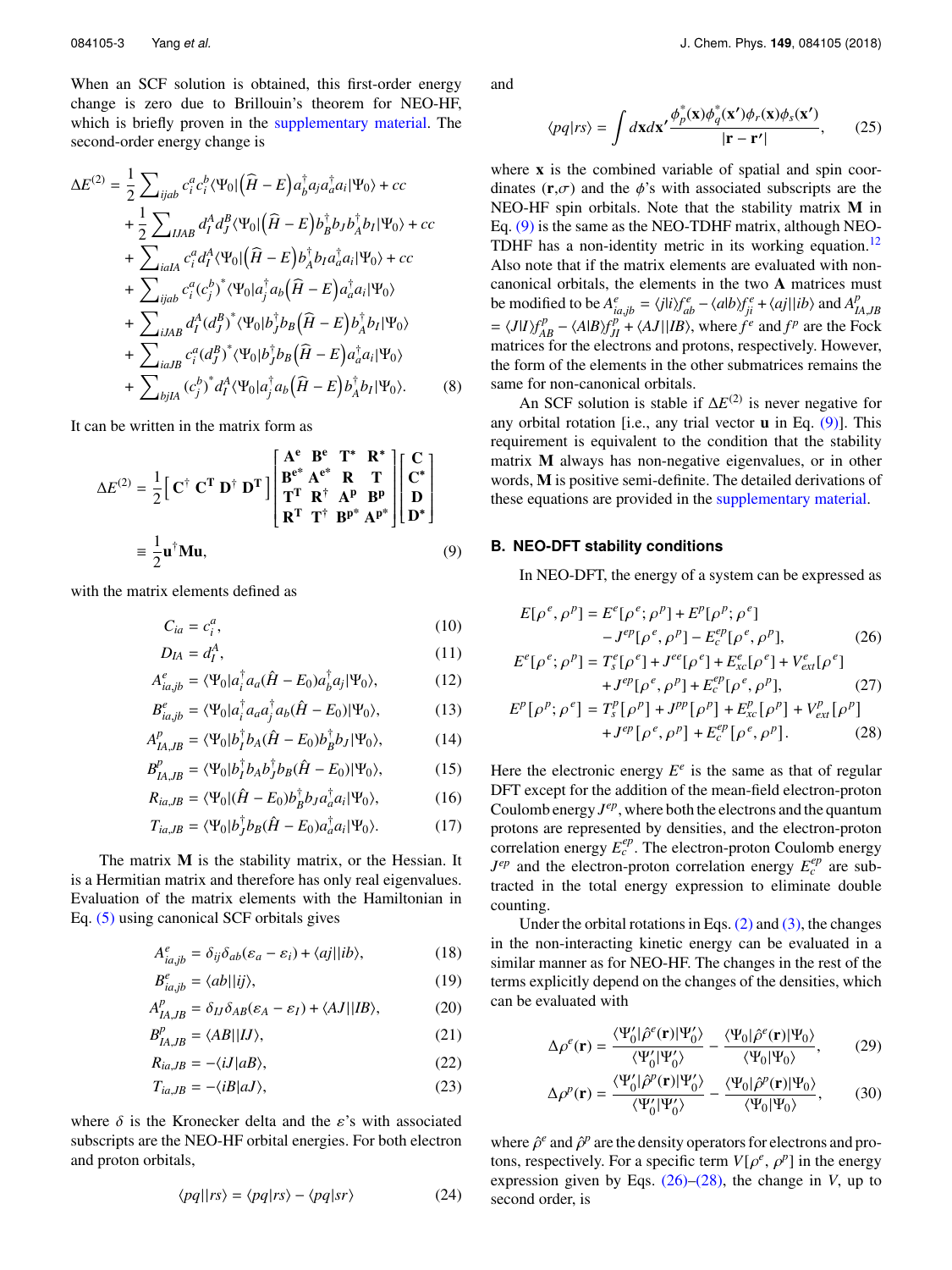$$
\Delta V = \int d\mathbf{r} \{ V[\rho^e(\mathbf{r}) + \Delta \rho^e(\mathbf{r}), \rho^p(\mathbf{r}) + \Delta \rho^p(\mathbf{r})] - V[\rho^e(\mathbf{r}), \rho^p(\mathbf{r})] \}
$$
  
\n
$$
\approx \int d\mathbf{r} [\frac{\delta V}{\delta \rho^e(\mathbf{r})} \Delta \rho^e(\mathbf{r}) + \frac{\delta V}{\delta \rho^p(\mathbf{r})} \Delta \rho^p(\mathbf{r})]
$$
  
\n
$$
+ \int d\mathbf{r} d\mathbf{r'} [\frac{1}{2} \frac{\delta^2 V}{\delta \rho^e(\mathbf{r}) \delta \rho^e(\mathbf{r'})} \Delta \rho^e(\mathbf{r}) \Delta \rho^e(\mathbf{r'})
$$
  
\n
$$
+ \frac{1}{2} \frac{\delta^2 V}{\delta \rho^p(\mathbf{r}) \delta \rho^p(\mathbf{r'})} \Delta \rho^p(\mathbf{r}) \Delta \rho^p(\mathbf{r'})
$$
  
\n
$$
+ \frac{\delta^2 V}{\delta \rho^e(\mathbf{r}) \delta \rho^p(\mathbf{r'})} \Delta \rho^e(\mathbf{r}) \Delta \rho^p(\mathbf{r'})].
$$
 (31)

The first-order change in the total energy is

$$
\Delta E^{(1)} = \sum_{ia} c_{i}^{a} f_{ai}^{e} + cc + \sum_{IA} d_{I}^{A} f_{AI}^{p} + cc,
$$
 (32)

where  $f^e$  ( $f^p$ ) is the DFT Fock operator for electrons (protons) related to the energy expression  $E^e$  ( $E^p$ ). These first-order terms vanish when an SCF solution is achieved because the solutions of the Hermitian Fock operator are orthogonal. The second-order changes can be cast into the same matrix form as Eq.  $(9)$ , but with slightly modified definitions of the matrix elements,

$$
A_{ia,jb}^e = \delta_{ij}\delta_{ab}(\varepsilon_a - \varepsilon_i) + \langle aj|ib \rangle + \langle aj|\frac{\delta^2 (E_{xc}^e + E_c^{ep})}{\delta \rho^e \delta \rho^e}|ib \rangle, \tag{33}
$$

$$
B_{ia,jb}^e = \langle ab|ij\rangle + \langle ab|\frac{\delta^2(E_{xc}^e + E_c^{ep})}{\delta \rho^e \delta \rho^e}|ij\rangle, \tag{34}
$$

$$
A_{IA,JB}^p = \delta_{IJ}\delta_{AB}(\varepsilon_A - \varepsilon_I) + \langle AJ|IB \rangle + \langle AJ|\frac{\delta^2(E_{xc}^p + E_c^{ep})}{\delta \rho^p \delta \rho^p}|IB \rangle, \tag{35}
$$

$$
B_{IA,JB}^{p} = \langle AB|IJ\rangle + \langle AB|\frac{\delta^{2}(E_{xc}^{p} + E_{c}^{ep})}{\delta\rho^{p}\delta\rho^{p}}|IJ\rangle, \tag{36}
$$

$$
R_{ia,JB} = -\langle iJ|aB\rangle + \langle iJ| \frac{\delta^2 E_c^{ep}}{\delta \rho^e \delta \rho^p} |aB\rangle, \tag{37}
$$

$$
T_{ia,JB} = -\langle iB|aJ\rangle + \langle iB|\frac{\delta^2 E_c^{ep}}{\delta \rho^e \delta \rho^p} |aJ\rangle, \tag{38}
$$

where the integral associated with a given (exchange-) correlation kernel *K* is defined as

$$
\langle pq|K|rs\rangle = \int d\mathbf{x}d\mathbf{x}'\phi_p^*(\mathbf{x})\phi_q^*(\mathbf{x}')K(\mathbf{x},\mathbf{x}')\phi_r(\mathbf{x})\phi_s(\mathbf{x}'). \quad (39)
$$

Therefore, the NEO-DFT stability matrix **M** is the same as the previously derived NEO-TDDFT matrix, but NEO-TDDFT has a non-identity metric in its working equation.<sup>[12](#page-9-14)</sup> A NEO-DFT solution is stable when the stability matrix **M** is positive semi-definite. The detailed derivations of these equations are provided in the [supplementary material.](ftp://ftp.aip.org/epaps/journ_chem_phys/E-JCPSA6-149-018832)

## <span id="page-4-0"></span>**III. CONNECTION OF STABILITY ANALYSIS TO NEO-TDHF AND NEO-TDDFT IMAGINARY EIGENVALUES**

In this section, we discuss the connection between the NEO-HF stability analysis and NEO-TDHF, with the

understanding that an analogous connection between the NEO-DFT stability analysis and NEO-TDDFT also exists. An imaginary eigenvalue within NEO-TDHF theory is direct evidence of the instability of an underlying SCF solution. Following the same logic as Thouless,  $33$  this statement can be proven by contradiction. Assume NEO-TDHF has at least one imaginary eigenvalue, but the underlying NEO-HF solution is stable. Suppose one NEO-TDHF root with the imaginary eigenvalue *E<sup>n</sup>* satisfies

$$
\begin{bmatrix} A^{e} & B^{e} & T^{*} & R^{*} \ B^{e^{*}} & A^{e^{*}} & R & T \ T^{T} & R^{*} & A^{p} & B^{p} \ R^{T} & T^{*} & B^{p^{*}} & A^{p^{*}} \end{bmatrix} \begin{bmatrix} X_{n}^{e} \\ Y_{n}^{e} \\ X_{n}^{p} \\ Y_{n}^{p} \end{bmatrix} = E_{n} \begin{bmatrix} I & 0 & 0 & 0 \ 0 & -I & 0 & 0 \ 0 & 0 & I & 0 \ 0 & 0 & 0 & -I \end{bmatrix} \begin{bmatrix} X_{n}^{e} \\ Y_{n}^{e} \\ X_{n}^{p} \\ Y_{n}^{p} \end{bmatrix},
$$
\n
$$
(40)
$$

where **X** and **Y** represent changes in the density matrices.<sup>[12](#page-9-14)</sup> Multiplying by  $[\mathbf{X}_n^{e^{\dagger}} \ \mathbf{Y}_n^{e^{\dagger}} \ \mathbf{X}_n^{p^{\dagger}} \ \mathbf{Y}_n^{p^{\dagger}}$  $\binom{p}{n}$  on the left of both sides gives

$$
\begin{aligned}\n\begin{bmatrix}\n\mathbf{X}_n^{e^{\dagger}} & \mathbf{Y}_n^{e^{\dagger}} & \mathbf{X}_n^{p^{\dagger}}\n\end{bmatrix}\n\begin{bmatrix}\n\mathbf{A}^e & \mathbf{B}^e & \mathbf{T}^* & \mathbf{R}^* \\
\mathbf{B}^{e^*} & \mathbf{A}^{e^*} & \mathbf{R} & \mathbf{T} \\
\mathbf{T}^T & \mathbf{R}^{\dagger} & \mathbf{A}^p & \mathbf{B}^p \\
\mathbf{R}^T & \mathbf{T}^{\dagger} & \mathbf{B}^{p^*} & \mathbf{A}^{p^*}\n\end{bmatrix}\n\begin{bmatrix}\n\mathbf{X}_n^e \\
\mathbf{Y}_n^p \\
\mathbf{X}_n^p\n\end{bmatrix}\n\\
= E_n(\mathbf{X}_n^{e^{\dagger}}\mathbf{X}_n^e - \mathbf{Y}_n^{e^{\dagger}}\mathbf{Y}_n^e + \mathbf{X}_n^{p^{\dagger}}\mathbf{X}_n^p - \mathbf{Y}_n^{p^{\dagger}}\mathbf{Y}_n^p).\n\end{aligned} \tag{41}
$$

<span id="page-4-3"></span><span id="page-4-2"></span>Because the stability matrix is Hermitian, the left-hand side of the equation is real. Because  $E_n$  is imaginary, the real number  $(\mathbf{X}_n^{e^{\dagger}} \mathbf{X}_n^e - \mathbf{Y}_n^{e^{\dagger}} \mathbf{Y}_n^e + \mathbf{X}_n^{p^{\dagger}} \mathbf{X}_n^p - \mathbf{Y}_n^{p^{\dagger}} \mathbf{Y}_n^p)$  must be zero and both sides of the equation are zero. Since we have assumed that the NEO-HF solution is stable and therefore has nonnegative eigenvalues, according to the variation principle, the vector that yields expectation value zero is an eigenvector with eigenvalue zero,

$$
\begin{bmatrix}\nA^e & B^e & T^* & R^* \\
B^{e*} & A^{e*} & R & T \\
T^T & R^{\dagger} & A^p & B^p \\
R^T & T^{\dagger} & B^{p*} & A^{p*}\n\end{bmatrix}\n\begin{bmatrix}\nX_n^e \\
Y_n^e \\
X_n^p \\
Y_n^p\n\end{bmatrix} = 0\n\begin{bmatrix}\nX_n^e \\
Y_n^e \\
X_n^p \\
Y_n^p\n\end{bmatrix} = 0\n\begin{bmatrix}\nI & 0 & 0 & 0 \\
0 & -I & 0 & 0 \\
0 & 0 & I & 0 \\
0 & 0 & 0 & -I\n\end{bmatrix}\n\begin{bmatrix}\nX_n^e \\
Y_n^e \\
X_n^p \\
Y_n^p\n\end{bmatrix}.
$$
\n(42)

As a consequence,  $E_n$  must be zero and real, which contradicts the assumption that it is imaginary. Therefore, an imaginary eigenvalue in NEO-TDHF is a sufficient condition for the instability of an underlying NEO-HF solution.

However, an unstable SCF solution with a negative eigenvalue for the Hessian does not necessarily lead to an imaginary eigenvalue in NEO-TDHF theory. A simple example is to assume that  $A^e = A^{e^*} = \begin{bmatrix} 1 & 2 \\ 2 & 1 \end{bmatrix}$  $\begin{bmatrix} 1 & 2 \\ 2 & 1 \end{bmatrix}$  and all other submatrices are **0**. In this case, the stability matrix has a negative eigenvalue −1, but the NEO-TDHF working equation has only real eigenvalue solutions of  $\pm 1$  and  $\pm 3$ . We will also present a practical example of this situation for a molecular system in Sec. [VI.](#page-7-0)

## <span id="page-4-1"></span>**IV. ELECTRONIC, PROTONIC, AND VIBRONIC INSTABILITIES**

If we set the proton orbital rotation to be zero (i.e.,  $\mathbf{D} = \mathbf{D}^* = \mathbf{0}$  and only allow the electron orbitals to vary, the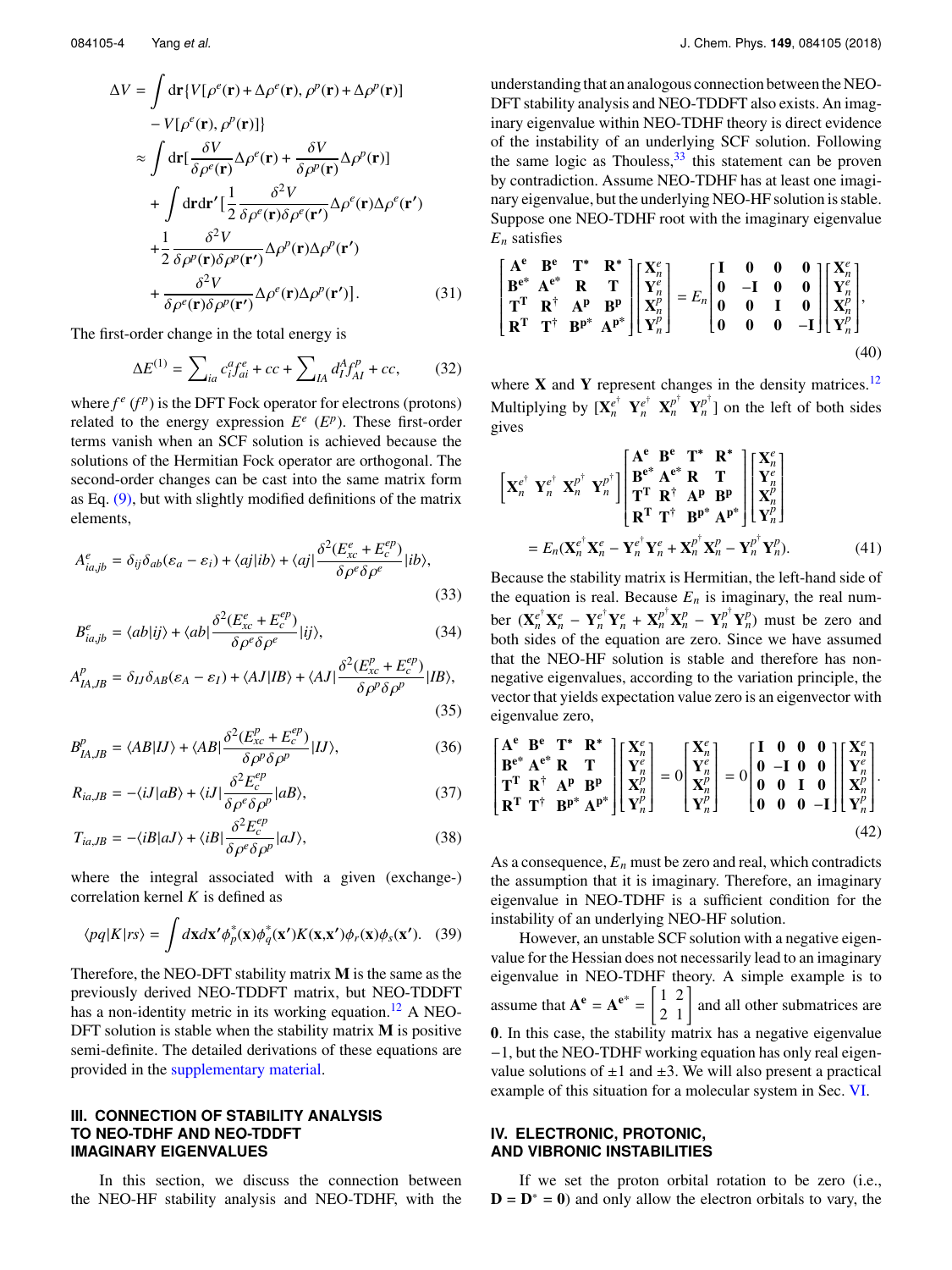second-order energy change reduces to .<br>..

$$
\Delta E^{(2)} = \frac{1}{2} \left[ \mathbf{C}^{\dagger} \mathbf{C}^{\mathbf{T}} \right] \left[ \frac{\mathbf{A}^{\mathbf{e}}}{\mathbf{B}^{\mathbf{e}^*}} \mathbf{A}^{\mathbf{e}^*} \right] \left[ \frac{\mathbf{C}}{\mathbf{C}^*} \right] \equiv \frac{1}{2} \mathbf{u}^{\mathbf{e}^*} \mathbf{M}^{\mathbf{e}} \mathbf{u}^{\mathbf{e}}. \quad (43)
$$

This form is the same as that of the second-order energy change in pure electronic HF or  $DFT$ ,<sup>[21](#page-9-17)[,25](#page-9-26)</sup> although the proton quantization impacts the electronic orbitals in the NEO framework. Moreover, in NEO-DFT, as shown in Eqs. [\(33\)](#page-4-2) and [\(34\),](#page-4-3) the second derivative of the electron-proton correlation functional will contribute to the **A e** and **B <sup>e</sup>** blocks. If the electronic matrix **M<sup>e</sup>** is unstable with a negative eigenvalue, the full NEO matrix **M** must be unstable, which we define to be an electronic instability. Similarly, we define a protonic instability when the submatrix  $A^p$  **B**<sup>p</sup>  $\mathbf{A}^{\mathbf{p}}$   $\mathbf{B}^{\mathbf{p}}$   $\mathbf{B}^{\mathbf{p}*}$   $\mathbf{A}^{\mathbf{p}*}$  has a negative eigenvalue.

When there is no electronic or protonic instability, the NEO solution is still not guaranteed to be stable because the matrices **R** and **T** that couple the electron and proton parts can lead to instabilities. In those cases, the system will be stable with respect to both pure electron orbital rotations and pure proton orbital rotations, but it is unstable with respect to coupled electron-proton orbital rotations, which is defined to be an electron-proton vibronic instability. Although mathematically well-defined, we have not yet observed this type of vibronic instability in practice.

## <span id="page-5-0"></span>**V. STABILITY THEORY WITH SPIN AND SPATIAL CONSTRAINTS**

Analogous to conventional electronic HF theory, NEO-HF can be classified into generalized NEO-HF (NEO-GHF) with the allowance of mixed-spin orbitals, unrestricted

NEO-HF (NEO-UHF) with pure-spin orbitals but not necessarily the same set of spatial orbitals for different spins, and restricted NEO-HF (NEO-RHF) with the same set of spatial orbitals shared by different spins. Note that while NEO-GHF has never been implemented, the derivation of the stability analysis in Sec. [II](#page-2-0) is general and also applies to NEO-GHF. Additionally, because NEO treats more than one type of particle quantum mechanically, it is possible to treat one type of particle, such as electrons, with RHF, while treating the other type of particle, such as protons, with UHF. Practical NEO calculations often utilize this mixed treatment, which is denoted as NEO-MHF in this section. Furthermore, for each type of theory, the orbitals may or may not be constrained to be real. The relationships among these methods are depicted schemat-ically in Fig. [1.](#page-6-0) Following the work by Seeger and Pople,  $23$  we will discuss the stability conditions for real and complex NEO-GHF, NEO-UHF, NEO-RHF, and NEO-MHF. The results are summarized in the main paper, and the detailed derivations are given in the [supplementary material.](ftp://ftp.aip.org/epaps/journ_chem_phys/E-JCPSA6-149-018832) The stability conditions for the various types of NEO-DFT are similar, and we will not discuss them separately.

#### **A. Complex NEO-GHF**

For the most general complex NEO-GHF case, the stability can be evaluated by directly diagonalizing the stability matrix **M** in Eq. [\(9\).](#page-3-0)

#### **B. Real NEO-GHF**

For the real NEO-GHF case, the stability matrix **M** is real and symmetric, and the second-order energy change can be rewritten as

$$
\Delta E^{(2)} = \frac{1}{2} \left[ \mathbf{C}^{\dagger} \mathbf{C}^{\mathbf{T}} \mathbf{D}^{\dagger} \mathbf{D}^{\mathbf{T}} \right] \begin{bmatrix} \mathbf{A}^e & \mathbf{B}^e & \mathbf{T} & \mathbf{R} \\ \mathbf{B}^e & \mathbf{A}^e & \mathbf{R} & \mathbf{T} \\ \mathbf{T}^T & \mathbf{R}^T & \mathbf{A}^e & \mathbf{B}^e \\ \mathbf{R}^T & \mathbf{T}^T & \mathbf{B}^p & \mathbf{A}^p \end{bmatrix} \begin{bmatrix} \mathbf{C}^* \\ \mathbf{D} \\ \mathbf{D}^* \end{bmatrix}
$$
  
\n
$$
= \frac{1}{2} \left[ \frac{1}{\sqrt{2}} (\mathbf{C}^{\dagger} + \mathbf{C}^{\mathbf{T}}) \frac{1}{\sqrt{2}} (\mathbf{D}^{\dagger} + \mathbf{D}^{\mathbf{T}}) \right] \left[ \frac{\mathbf{A}^e + \mathbf{B}^e}{\mathbf{T}^T + \mathbf{R}^T} \mathbf{A}^p + \mathbf{B}^p \right] \left[ \frac{1}{\sqrt{2}} (\mathbf{C} + \mathbf{C}^*) \right]
$$
  
\n
$$
+ \frac{1}{2} \left[ \frac{1}{\sqrt{2}} (\mathbf{C}^{\dagger} - \mathbf{C}^{\mathbf{T}}) \frac{1}{\sqrt{2}} (\mathbf{D}^{\dagger} - \mathbf{D}^{\mathbf{T}}) \right] \left[ \frac{\mathbf{A}^e - \mathbf{B}^e}{\mathbf{T}^T + \mathbf{A}^P - \mathbf{B}^p} \right] \left[ \frac{1}{\sqrt{2}} (\mathbf{C} - \mathbf{C}^*) \right]
$$
  
\n
$$
= \frac{1}{2} \mathbf{v}_1^{\dagger} \mathbf{N}_1 \mathbf{v}_1 + \frac{1}{2} \mathbf{v}_2^{\dagger} \mathbf{N}_2 \mathbf{v}_2.
$$
 (44)

The vector  $\mathbf{v}_1$  is always real, and therefore the corresponding matrix  $N_1$  characterizes the internal stability within real NEO-GHF. When  $N_1$  is not positive semi-definite, there is an instability within the real NEO-GHF space. The vector **v<sup>2</sup>** is always imaginary, and the corresponding matrix **N<sup>2</sup>** characterizes the external stability with respect to complex NEO-GHF. When **N<sup>2</sup>** is not positive semi-definite, a lower energy can be achieved by allowing the orbitals to be complex. Furthermore,

 $T = R$  and  $T<sup>T</sup> = R<sup>T</sup>$  when the orbitals are real, and therefore the electron and proton sub-blocks in **N<sup>2</sup>** are decoupled, with

<span id="page-5-1"></span>
$$
\frac{1}{2}\mathbf{v}_{2}^{\dagger}\mathbf{N}_{2}\mathbf{v}_{2} = \frac{1}{2}\mathbf{v}_{2}^{\mathbf{e}\dagger}\mathbf{N}_{2}^{\mathbf{e}}\mathbf{v}_{2}^{\mathbf{e}} + \frac{1}{2}\mathbf{v}_{2}^{\mathbf{p}\dagger}\mathbf{N}_{2}^{\mathbf{p}}\mathbf{v}_{2}^{\mathbf{p}}.
$$
 (45)

The matrices  $N_2^e$  and  $N_2^p$ <sup>p</sup> characterize external electronic and protonic stabilities, respectively, with respect to complex NEO-GHF.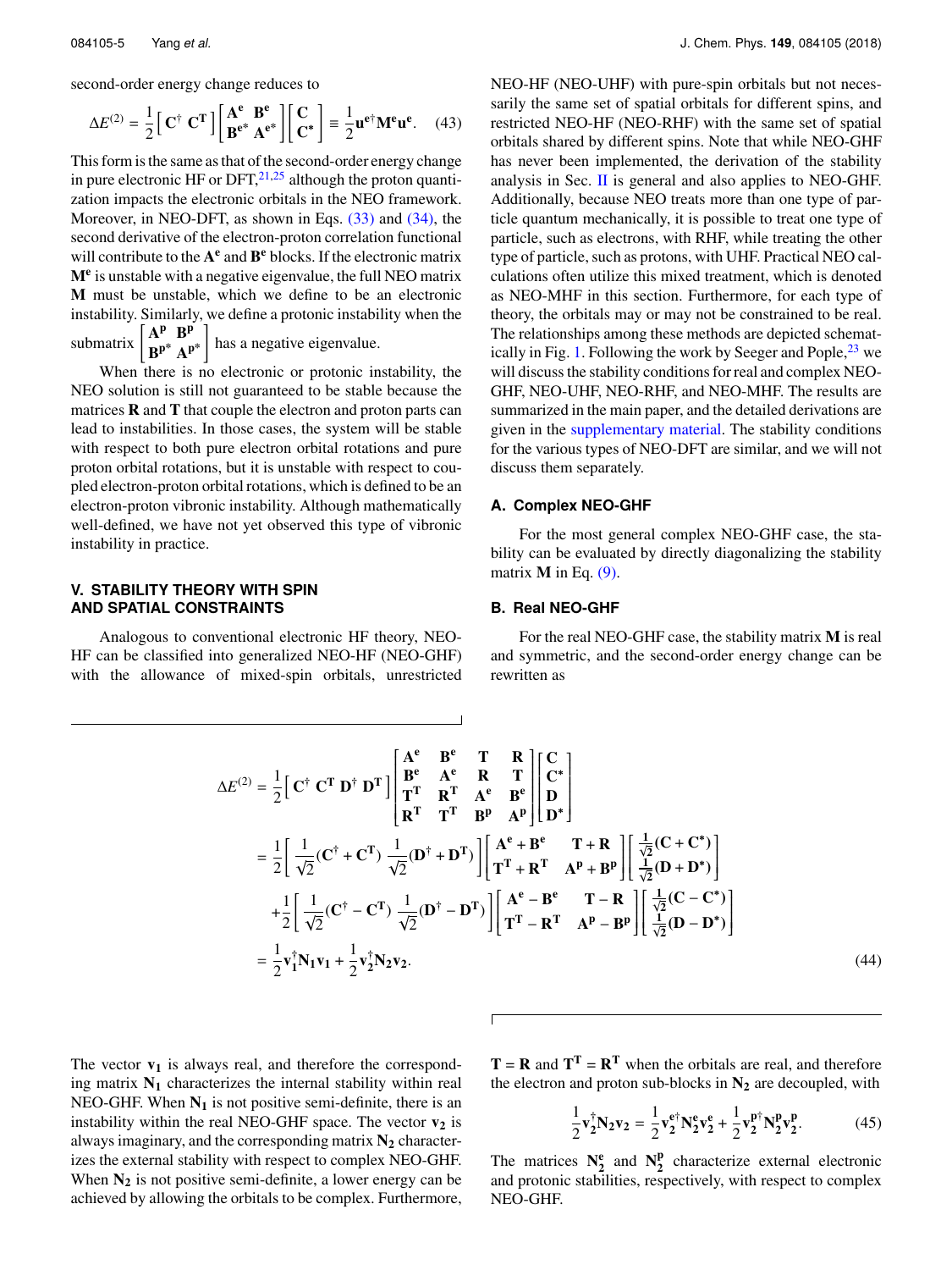<span id="page-6-0"></span>

FIG. 1. Schematic depiction of spatial and spin constraints in NEO-HF theory, starting from the maximum constraints at the top and the most general case at the bottom. The solid black lines correspond to the same relationships as found in conventional electronic structure theory,  $2^3$  while the dashed lines indicate new relationships arising from the possibility of MHF. Note that arrows indicate only relationships between adjacent levels.

#### **C. Complex NEO-UHF**

For NEO-UHF, the orbital rotations can be classified as spin-conserved (SC) rotations, which mix orbitals with the same spins, and spin-flip (SF) rotations, which mix orbitals with different spins. For the complex NEO-UHF case, the SC and SF parts can be decoupled for each sub-block of the stability matrix **M**, and the second-order energy change can be written as

$$
\Delta E^{(2)} = \frac{1}{2} \mathbf{u}_{\mathrm{SC}}^{\dagger} \mathbf{M}_{\mathrm{SC}} \mathbf{u}_{\mathrm{SC}} + \frac{1}{2} \mathbf{u}_{\mathrm{SF}}^{\mathrm{e}\dagger} \mathbf{M}_{\mathrm{SF}}^{\mathrm{e}} \mathbf{u}_{\mathrm{SF}}^{\mathrm{e}} + \frac{1}{2} \mathbf{u}_{\mathrm{SF}}^{\mathrm{p}\dagger} \mathbf{M}_{\mathrm{SF}}^{\mathrm{p}} \mathbf{u}_{\mathrm{SF}}^{\mathrm{p}}.
$$
\n(46)

The SC matrix couples electron and protons, whereas the SF matrices only contain either pure electron or pure proton sub-blocks. This distinction arises because the SF coupling is non-zero only in the Fock exchange kernel or non-collinear density functional kernels,  $34$  but there are no interactions of these types between electrons and protons. The SC matrix  $M_{SC}$ characterizes the internal stability within complex NEO-UHF, whereas the SF matrices  $M_{SF}^e$  and  $M_{SF}^p$  characterize the external stability with respect to complex NEO-GHF, which we refer to as SF stability.

### **D. Real NEO-UHF**

For the real NEO-UHF case, the stability matrices can be obtained from those of complex NEO-UHF with the same technique as used in Eq.  $(44)$ . The SC matrix  $N_{1,SC}$  characterizes the internal stability within real NEO-UHF. The SF matrices  $N_{1,SF}^e$  and  $N_{1,SF}^p$  characterize the external stability with respect to real NEO-GHF. The SC matrices  $N_{2,SC}^e$  and  $N_{2,SC}^{p}$  characterize the external stability with respect to complex NEO-UHF. The SF matrices  $N_{2, SF}^e$  and  $N_{2, SF}^p$  characterize the external stability with respect to complex NEO-GHF.

#### **E. Complex NEO-RHF**

The complex NEO-RHF case, in which both electrons and protons are treated as closed-shell systems, is rarely used for molecular systems because proton orbitals are highly localized compared to electronic orbitals, and the Coulomb repulsion energy would be extremely high if two protons formed a pair and occupied the same spatial orbital. Nevertheless, for completeness, we still analyze its stability conditions from a purely mathematical perspective. For the complex NEO-RHF case,

the spatial variations for  $\alpha$  and  $\beta$  electrons and protons are required to be the same, and therefore we define the new quantities

$$
{}^{1}\mathbf{C} = \frac{1}{\sqrt{2}}(\mathbf{C}_{\alpha\alpha} + \mathbf{C}_{\beta\beta}),\tag{47}
$$

$$
{}^{3}\mathbf{C} = \frac{1}{\sqrt{2}}(\mathbf{C}_{\alpha\alpha} - \mathbf{C}_{\beta\beta}),\tag{48}
$$

$$
{}^{1}\mathbf{D} = \frac{1}{\sqrt{2}}(\mathbf{D}_{\alpha\alpha} + \mathbf{D}_{\beta\beta}),
$$
 (49)

$$
{}^{3}\mathbf{D} = \frac{1}{\sqrt{2}}(\mathbf{D}_{\alpha\alpha} - \mathbf{D}_{\beta\beta}).
$$
 (50)

In this case,  ${}^{1}C$  ( ${}^{1}D$ ) corresponds to a rotation of the electron (proton) orbitals within the complex NEO-RHF space, while **<sup>3</sup>C** ( **<sup>3</sup>D**) corresponds to a rotation of the electron (proton) orbitals outside the complex NEO-RHF space. In other words, **<sup>1</sup>C** ( **<sup>1</sup>D**) denotes singlet rotations, while **<sup>3</sup>C** ( **<sup>3</sup>D**) denotes triplet rotations. As a consequence, the SC stability matrix  $M_{SC}$ factorizes into a singlet one ( ${}^{1}$ **M**) and a triplet one ( ${}^{3}$ **M**). Furthermore, the electron part ( $\rm ^3M^e$ ) and proton part ( $\rm ^3M^p)$  do not couple in the triplet matrix. The singlet matrix **<sup>1</sup>M** characterizes the internal stability within complex NEO-RHF, while the triplet matrices **<sup>3</sup>M<sup>e</sup>** and **<sup>3</sup>M<sup>p</sup>** characterize the external stability with respect to complex NEO-UHF. Furthermore, the same SF stability as defined for complex NEO-UHF with respect to complex NEO-GHF also applies here.

## **F. Real NEO-RHF**

For the real NEO-RHF case, the same technique as used in Eq. [\(44\)](#page-5-1) can be applied to the complex NEO-RHF matrices to obtain the stability matrices. Starting from **<sup>1</sup>M**, the internal stability within real NEO-RHF is characterized by the first singlet matrix  $^1N_1$ , and the external stability with respect to complex NEO-RHF is characterized by the second singlet matrix  $\mathbf{^1N_2}$ . The same technique can be applied to the triplet matrix **<sup>3</sup>M**, and the external stability with respect to real NEO-UHF (or complex NEO-UHF) is characterized by the triplet matrix  ${}^{3}N_{1}$  (or  ${}^{3}N_{2}$ ) Again, the electron and proton parts decouple for all matrices except the matrix  ${}^{1}N_{1}$ . Analogous to real NEO-UHF, SF stability matrices can be defined to characterize external stabilities with respect to real and complex NEO-GHF, as discussed in the [supplementary](ftp://ftp.aip.org/epaps/journ_chem_phys/E-JCPSA6-149-018832) [material.](ftp://ftp.aip.org/epaps/journ_chem_phys/E-JCPSA6-149-018832)

#### **G. Complex NEO-MHF**

For complex NEO-MHF, in which electrons are constrained to be closed-shell singlet while protons are assumed to be all high-spin (i.e., each proton occupies a different spatial orbital), the singlet and triplet quantities are defined for electrons only. The singlet electronic part couples to the proton rotation and gives rise to a matrix **<sup>a</sup>M**, while the triplet electronic part does not couple to the proton rotation and is denoted **<sup>b</sup>M**. Therefore, the internal stability within NEO-MHF is characterized by the coupled matrix **<sup>a</sup>M**, whereas the external stability with respect to complex NEO-UHF is characterized by the pure electronic **<sup>b</sup>M**. Similar to complex NEO-RHF, the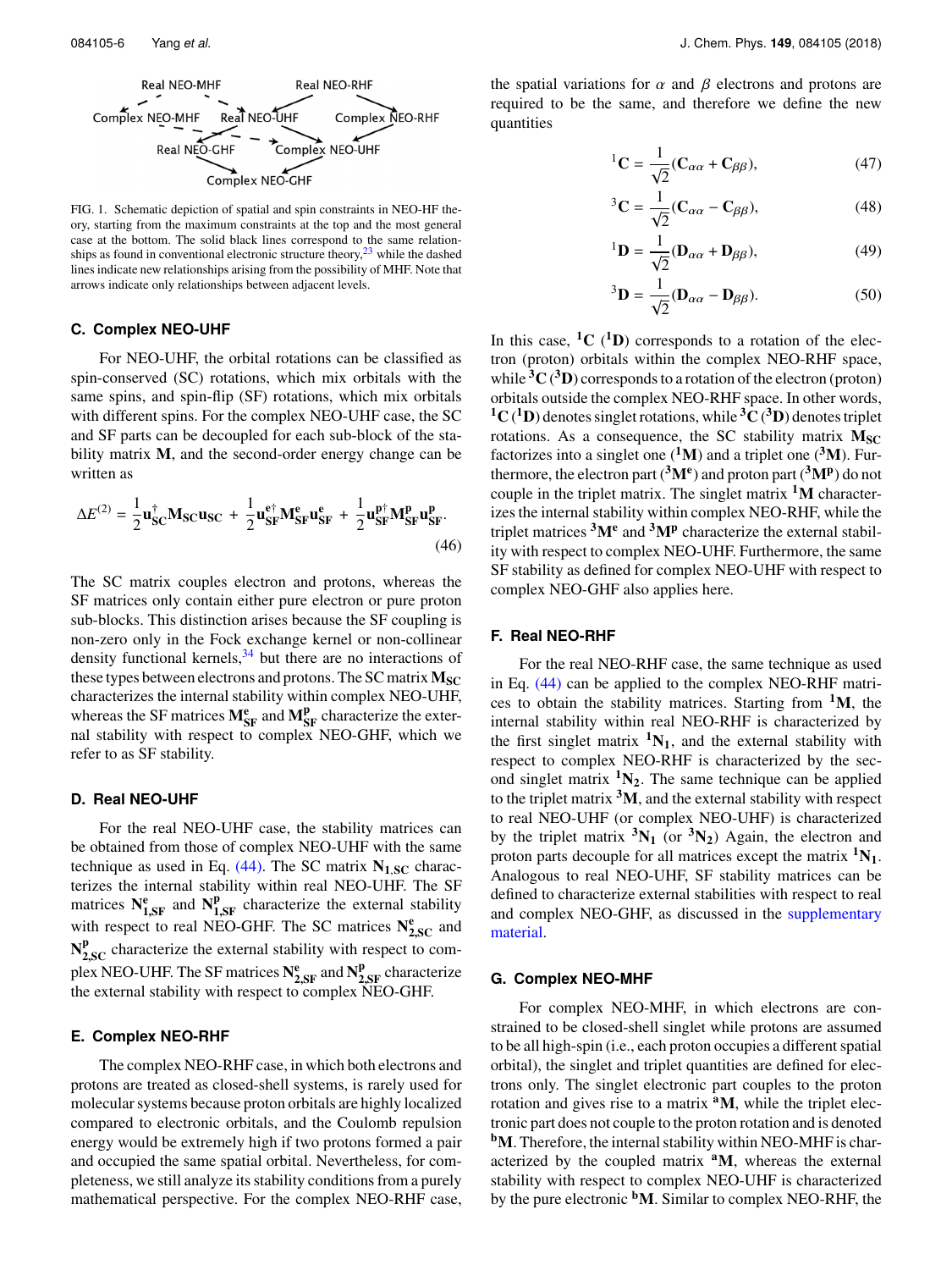SF stability with respect to complex NEO-GHF also applies here.

#### **H. Real NEO-MHF**

For the real NEO-MHF case, the same technique as given by Eq. [\(44\)](#page-5-1) can be applied to the complex NEO-MHF stability matrices, as described in the [supplementary material.](ftp://ftp.aip.org/epaps/journ_chem_phys/E-JCPSA6-149-018832) For the remainder of this paper, we will assume that NEO-HF corresponds to real NEO-MHF for notational simplicity.

## <span id="page-7-0"></span>**VI. STABILITY ANALYSIS FOR MOLECULAR SYSTEMS**

In this section, we present some examples of instabilities from NEO-DFT calculations on molecular systems. Our implementation for these molecules, which have one quantum proton, includes only the SC block for the proton because the SF block is not of interest. First we investigated the FHF<sup>−</sup> molecule, where the proton and all electrons are treated quantum mechanically. The geometry was determined from a geometry optimization at the conventional electronic DFT/B3LYP level with the def2-QZVP electronic basis set. For the NEO calculations, the cc-pVDZ electronic basis set and the  $8s8p8d$  nuclear basis set<sup>[10](#page-9-2)</sup> were used. Although a larger electronic basis set with diffuse functions may improve the quantitative accuracy, this basis set is sufficient for illustrative purposes in the context of the NEO-DFT stability analysis. The electronic and nuclear basis function centers associated with the quantum hydrogen were placed at the midpoint between the two fluorine atoms, which were separated by 2.30 Å.

For the epc17-1 and epc17-2 functionals, the FHF<sup>−</sup> molecule exhibits an instability in the SCF solutions with energies −199.791 a.u. and −199.757 a.u., respectively. By contrast, the lowest-energy SCF solutions found for epc17- 1 and epc17-2 correspond to energies −200.260 a.u. and −200.235 a.u., respectively. For each of the higher-energy solutions, the NEO-DFT SCF equations are satisfied, and therefore the gradient in the orbital space is zero (i.e., they are stationary points). The instability indicates that the higherenergy solutions correspond to saddle points rather than local minima in the orbital space. Further investigation suggests that they are electronically stable but not protonically stable<br>because diagonalization of the submatrix  $\begin{bmatrix} A^e & B^e \\ B^{e^*} & A^{e^*} \end{bmatrix}$  yields because diagonalization of the submatrix **A <sup>e</sup> B e B e\* A** yields all positive eigenvalues, while diagonalization of the subma-<br>trix  $\begin{bmatrix} \mathbf{A}^{\mathbf{p}} & \mathbf{B}^{\mathbf{p}} \\ \mathbf{R}\mathbf{p}^{*} & \mathbf{A}\mathbf{p}^{*} \end{bmatrix}$  yields negative eigenvalues. Moreover, both  $A^p$  **B**<sup>p</sup> **B p\* A** yields negative eigenvalues. Moreover, both higher-energy solutions correspond to internal NEO-HF instabilities (i.e., within the set of solutions with closed-shell RHF electrons and a single proton). Analysis of the proton density, in conjunction with the extremely high energy, suggests that these solutions do not correspond to excited states of interest.

Despite the instabilities identified in the SCF solutions, the corresponding NEO-TDDFT working equations were found to have all real eigenvalue solutions. This example illustrates that an instability of the SCF solution does not necessarily imply imaginary eigenvalues for the NEO-TDDFT working equation. Additionally, we have also been able to find examples of the more common case, in which negative eigenvalues of the stability matrix and imaginary eigenvalues of the NEO-TDDFT working equation both exist for the HCN molecule (see the [supplementary material](ftp://ftp.aip.org/epaps/journ_chem_phys/E-JCPSA6-149-018832) for details). Note that the higher-energy SCF solutions discussed above are not necessarily physically meaningful and only serve an illustrative purpose. However, in some cases, such as the conversion between HCN and HNC and the hydrogen transfer in 2-cyanomalonaldehyde presented below, the higher-energy solutions are physically meaningful.

We also investigated the two isomers HCN and HNC, where again the proton and all electrons are treated quantum mechanically in the NEO calculations. The schematic picture of the two isomers is shown in Fig. [2.](#page-7-1) Geometry optimizations were performed at the conventional electronic DFT/B3LYP level with the def2-QZVP electronic basis set for both HCN and HNC, and the resulting C–N bond lengths were averaged for a final C–N distance of 1.155 Å. Then geometry optimizations were performed for HCN and HNC to determine the location of the H atom with this fixed C–N distance. Electronic and nuclear basis function centers associated with the quantum hydrogen were placed at these two positions: one set of basis functions was placed at a distance of 0.996 Å from the nitrogen atom and another set was placed at a distance of 1.066 Å from the carbon atom. NEO calculations using the cc-pVDZ electronic basis set and the 8*s*8*p*8*d* nuclear basis set were converged to both the HCN and HNC solutions by starting with an initial guess localized on one side or the other. This type of calculation may be described as a NEO ∆SCF calculation.

For the epc17-1 and epc17-2 functionals, the stability matrices for both the HCN and HNC solutions have only positive eigenvalues, indicating that they are minima in the orbital space. The total energy of HNC is 0.025 a.u. higher than the total energy of HCN for both the epc17-1 and epc17-2 functionals. This energy difference is consistent with the energy difference between the isomers HNC and HCN in conventional electronic DFT. It is also similar to the energy difference of 0.026 a.u. obtained when the hydrogen nucleus is treated quantum mechanically with a three-dimensional

<span id="page-7-1"></span>

FIG. 2. Schematic picture of the HCN and HNC molecules. One set of electron and proton basis functions for hydrogen is positioned at each end of the molecule, as depicted by the solid and dashed oblong shapes.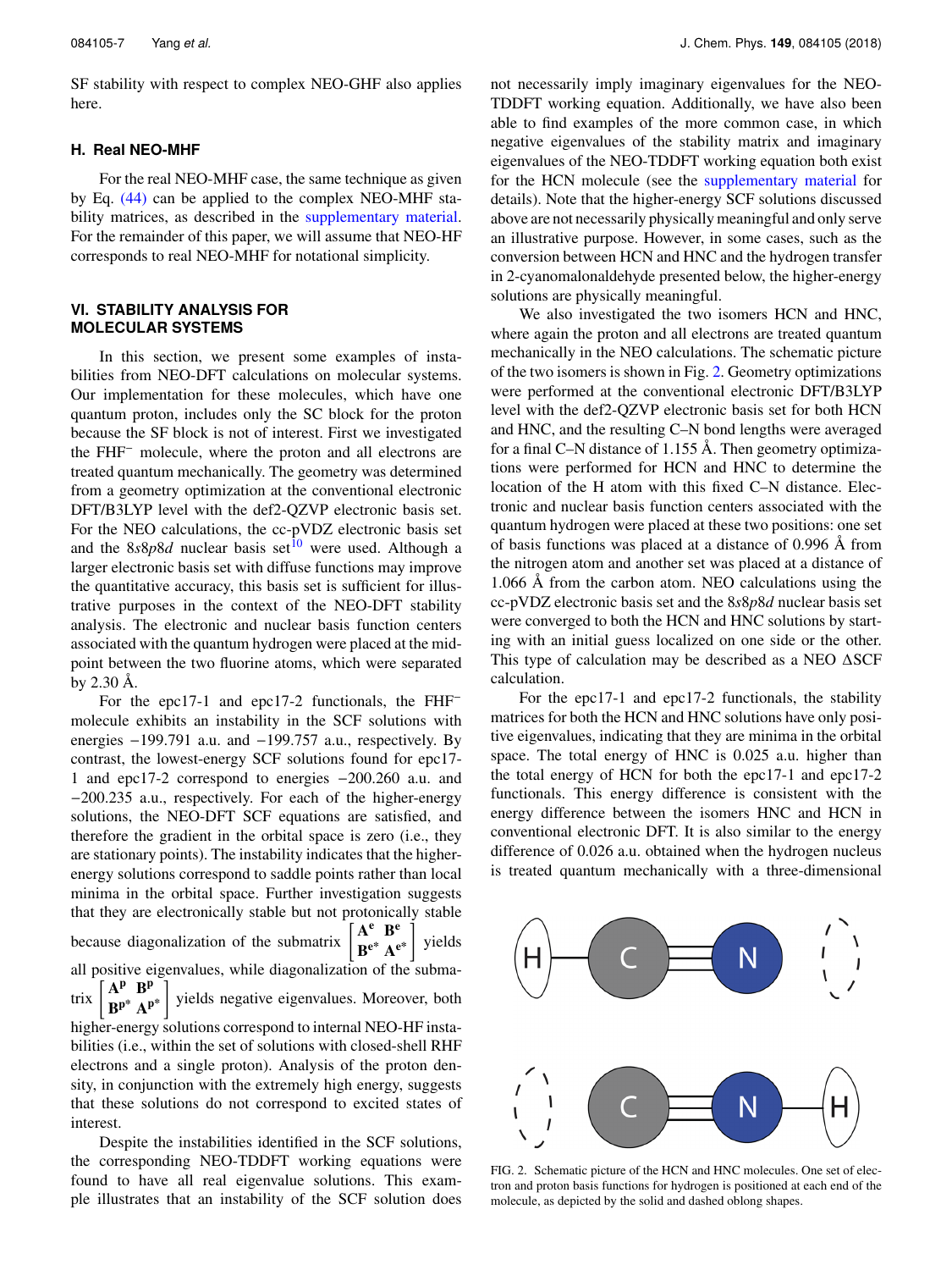Fourier grid Hamiltonian method<sup>[35,](#page-9-28)[36](#page-9-29)</sup> at the B3LYP/cc-pVDZ level of theory. Thus, the HNC solution is a local minimum in the orbital space, while the HCN solution is presumed to be the global minimum because a lower-energy solution was not found. As expected, for both SCF solutions, the NEO-TDDFT working equations yield real eigenvalue solutions. This example of HNC and HCN isomers can be viewed as a special case of an asymmetric double well potential for the hydrogen with two well-separated minima connected by a high barrier.

A more typical example of an asymmetric double-well proton transfer system is 2-cyanomalonaldehyde, where the proton transfers between the two oxygen atoms (Fig. [3\)](#page-8-1). In this case, the transferring proton and all electrons are treated quantum mechanically in the NEO calculations. For illustrative purposes, we utilized a geometry for malonaldehyde obtained previously $3^7$  by averaging the reactant and product geometries that were optimized at the MP2/6-31G(d,p) level. Starting with this geometry for malonaldehyde, the molecular symmetry was broken by replacing a hydrogen with a CN group, followed by optimizing only the coordinates of the CN group at the B3LYP/6-31+G(d,p) level. The NEO calculations used two electronic and nuclear basis function centers for the quantum hydrogen, corresponding to the minima of the left and right wells, respectively, of the asymmetric double well proton transfer potential. The positions of these basis function centers were determined by optimizing the hydrogen on the left or right oxygen at the conventional DFT/B3LYP/6-31+G(d,p) level. The cc-pVQZ electronic basis set and 8*s*8*p*8*d* nuclear basis set were used for each basis function center associated with the quantum proton, and the cc-pVDZ electronic basis set was used for the other nuclei. The stationary solutions localized in the left well and the right well were obtained by starting with

<span id="page-8-1"></span>

FIG. 3. The upper part shows the structures for 2-cyanomalonaldehyde obtained as described in the text, where all nuclei except the transferring hydrogen are fixed to an average reactant/product geometry. The lower part shows the one-dimensional slice of the proton potential energy surface along the proton transfer axis, which is defined by the line connecting the optimized positions of the transferring hydrogen on each oxygen. The lowest two proton vibrational energy levels and the corresponding one-dimensional slices of the proton vibrational wave functions are also depicted. The energies corresponding to the barrier height, difference in minima, and splitting between the lowest two vibrational energy levels computed with the Fourier grid Hamiltonian method are given, and the NEO-DFT epc17-2 energy level splitting is given in parentheses. The coordinates of the two structures shown are provided in the [supplementary material.](ftp://ftp.aip.org/epaps/journ_chem_phys/E-JCPSA6-149-018832)

an initial guess localized on one side or the other, corresponding to a NEO ∆SCF calculation for the higher-energy solution. As a reference, the hydrogen vibrational wave functions and energy levels were obtained using a three-dimensional Fourier grid Hamiltonian method  $35,36$  $35,36$  at the DFT/B3LYP/6-31+G(d,p) level of theory for the fixed coordinates of the other nuclei.

For the epc17-1 and epc17-2 functionals, the stability matrices for both localized solutions have only positive eigenvalues, indicating that they are minima in the NEO orbital space. The epc17-2 solution localized in the right well is 575 cm−<sup>1</sup> (1.64 kcal/mol) higher in energy than the solution localized in the left well. This energy splitting is almost identical to the grid-based reference value, with a difference of only 48 cm−<sup>1</sup> (0.14 kcal/mol). This splitting is also similar to the energy difference of the two minimum energy geometries obtained by conventional DFT, suggesting that the zero-point energies associated with the proton in each well are very similar. Furthermore, NEO-TDDFT calculations starting from each of the two localized NEO-DFT solutions give only real eigenvalues that correspond to transitions to higher proton vibrational excited states. These excited vibrational states are predominantly localized within the same well as the initial reference and agree reasonably well with the grid-based reference values for the lowest five vibrational states, as given in the [supplementary material.](ftp://ftp.aip.org/epaps/journ_chem_phys/E-JCPSA6-149-018832) Delocalized solutions with even higher energies are more challenging to obtain and will be investigated in the future.

In conventional electronic DFT, HCN and HNC, as well as the two proton positions in 2-cyanomalonaldehyde, correspond to two different isomers that are both minima in the nuclear coordinate space. In NEO-DFT, where specified protons are treated quantum mechanically on the same level as the electrons, all of these isomers correspond to minima in the electron/proton orbital space. The mathematical relationship between stationary points in nuclear coordinate space for conventional electronic DFT and orbital space for NEO-DFT is not clear. However, these two examples illustrate that in some cases, a stationary point in orbital space of a NEO-DFT calculation corresponds to a stationary point in nuclear coordinate space of a conventional electronic DFT calculation. Moreover, in these cases, the stationary points from NEO-DFT correspond to a physically meaningful form of the molecule.

### <span id="page-8-0"></span>**VII. CONCLUSIONS**

We have derived the stability conditions for the NEO-HF and NEO-DFT methods. If the stability matrix is positive semi-definite, the solution is stable and corresponds to either the global minimum or a local minimum, whereas otherwise it is a saddle point within the orbital space. Internal and external stability matrices for complex and real NEO-GHF, NEO-UHF, NEO-RHF, and NEO-MHF (i.e., RHF for closed-shell electrons and UHF for high-spin protons) have been defined. Moreover, the multicomponent SCF framework allows the potential for electronic, protonic, and electron-proton vibronic instabilities. The stability matrices for NEO-HF and NEO-DFT are the same as those found in NEO-TDHF and NEO-TDDFT, but NEO-TDHF and NEO-TDDFT have non-identity metrics in their working equations. An imaginary eigenvalue solution for